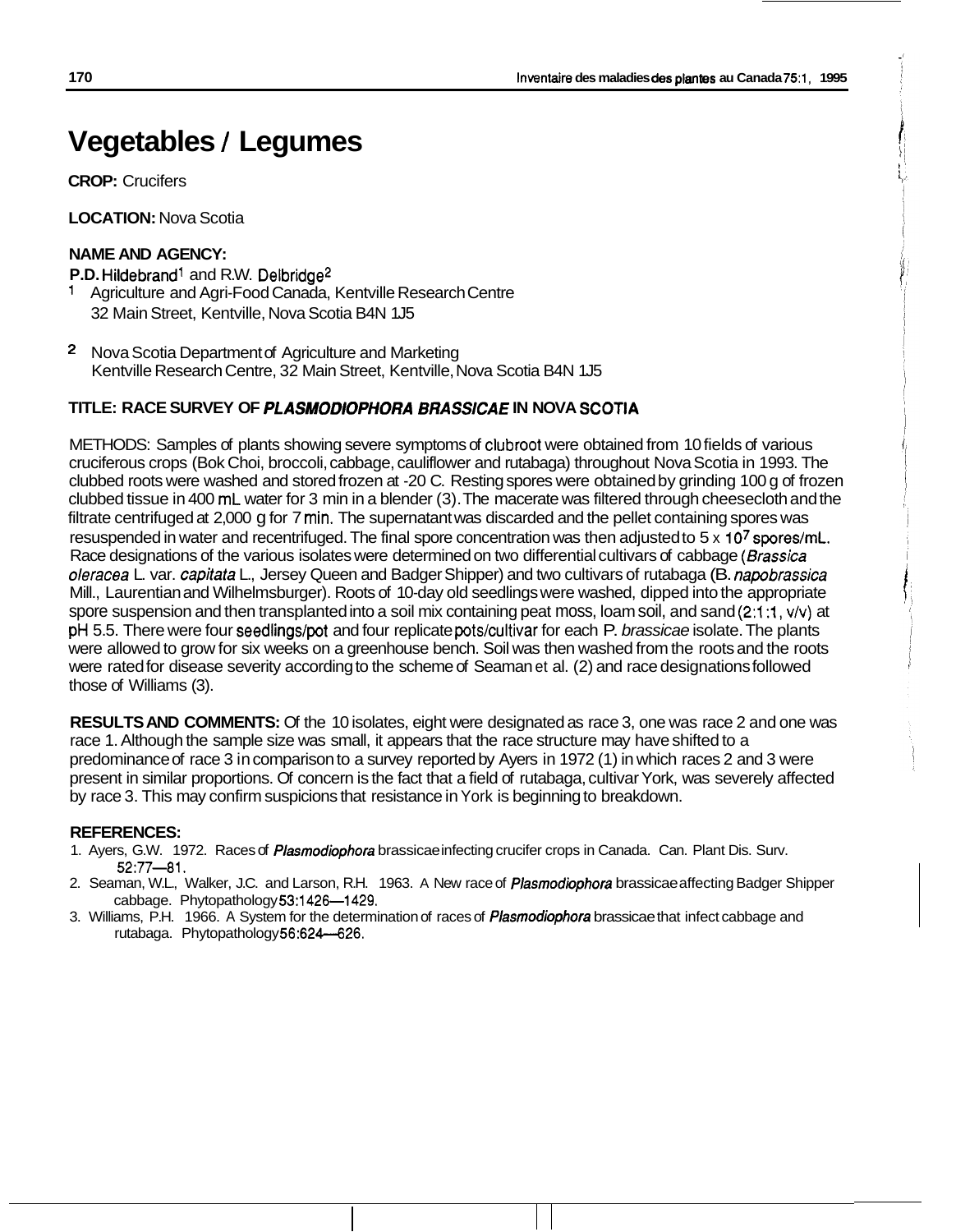## **CROP:** Potato *(Solanurn tuberosurn* L.)

**LOCATION:** Alberta, southern, central and north-central

# **NAME AND AGENCY:**

V.S. Bisht<sup>1</sup>, P.S. Bains<sup>1</sup>, R.J. Howard<sup>2</sup>, J.R. Letal<sup>1</sup>, M.A. Briant<sup>2</sup>, S.M. Sims<sup>2</sup>, B.J. Penner<sup>3</sup> and C.I. Chycoski<sup>4</sup> Alberta Tree Nursery and Horticulture Centre, Edmonton, Alberta T5B 4K3

- <sup>2</sup> Alberta Special Crops and Horticultural Research Center, SS#4 Brooks, Alberta T1R 1E6
- <sup>3</sup> Brooks Diagnostics Ltd., Box 1701, Brooks, Alberta T1R 1C5
- 4 Department of Biological Sciences, Centre for Pest Management Simon Fraser University, Burnaby, British Columbia V5A 1S6

#### **TITLE: LATE BLIGHT OF POTATO IN ALBERTA** - **1994**

**METHODS:** The survey was conducted in forty-two commercial potato fields (1489 hectares) in southern Alberta (1 1 - 14 August), six fields (1 72 hectares) in central Alberta (1 4 - 18 August) and thirty-six potato fields (654 hectares) in north-central Alberta (15 August - 2 September). The southern Alberta fields were located in the County of Newell (Co. # 4), the Municipal District of Taber (M.D. # 14) and the County of Lethbridge (Co. # 26), while fields of central Alberta were in the Counties of Ponoka (Co. # 3), Lacombe (Co. # 14), and Red Deer (Co. # 23) and in the Municipal District of Rocky View (M.D. # **44).** Fields of north-central Alberta were in the City of Edmonton, the County of Parkland (Co. # 31), the Municipal District of Sturgeon (M.D. # 90) and the Improvement District of Yellowhead (I.D. # 14) (Fig. 1). Late blight incidence and severity were assessed at five randomly selected sites representative of the disease in the field. At each site, the incidence of the disease was assessed by counting the number of infected plants out of 10 along a row. The disease severity was estimated on the same plants using the **0** to 100% leaf area infection scale, as suggested by James (1 971). From sites with severity levels 5%, fifteen to twenty tubers were dug, cut with a sharp knife and examined for symptoms of late blight tuber rot. Blight-infected leaf samples were also collected from each site and sent to Drs. H.W. Platt (Agriculture and Agri-Food Canada, Prince Edward Island) and Z.K. Punja (Simon Fraser University, British Columbia) for assessment of the metalaxyl sensitivity of the pathogen isolates and also to test for the possible occurrence of the *A2* mating type in Alberta. The samples are being processed. Occurrence of other diseases and disorders was also recorded.

**RESULTS AND COMMENTS:** Late blight was not observed in any field in southern Alberta, and in just one field in central Alberta. In the north-central region, 100% of the fields visited had late blight (Table 1, Fig. 1). The incidence of the disease varied from a trace to 100%, while the severity ranged from a trace to >75% (Tables 1 and 2). The incidence of infected tubers, which were found in 32% of the north central Alberta fields, ranged from **0** to 40% at the time of survey. According to some growers, the percentage of infected tubers reached much higher levels at harvest. The occurrence of the late blight in Alberta appears to be correlated to precipitation (Fig. 2). There was extensive rainfall in the north-central region, but very little in the south.

The cultivars Banana, Ranger Russet and Yukon Gold showed high levels of late blight (Table 3). Cultivars showing low levels of disease may not necessarily have been resistant, but may have escaped infection. Atlantic had no disease in **two** separate fields where other cultivars showed high disease incidence (Table 4), suggesting that Atalantic may possess resistance to the disease.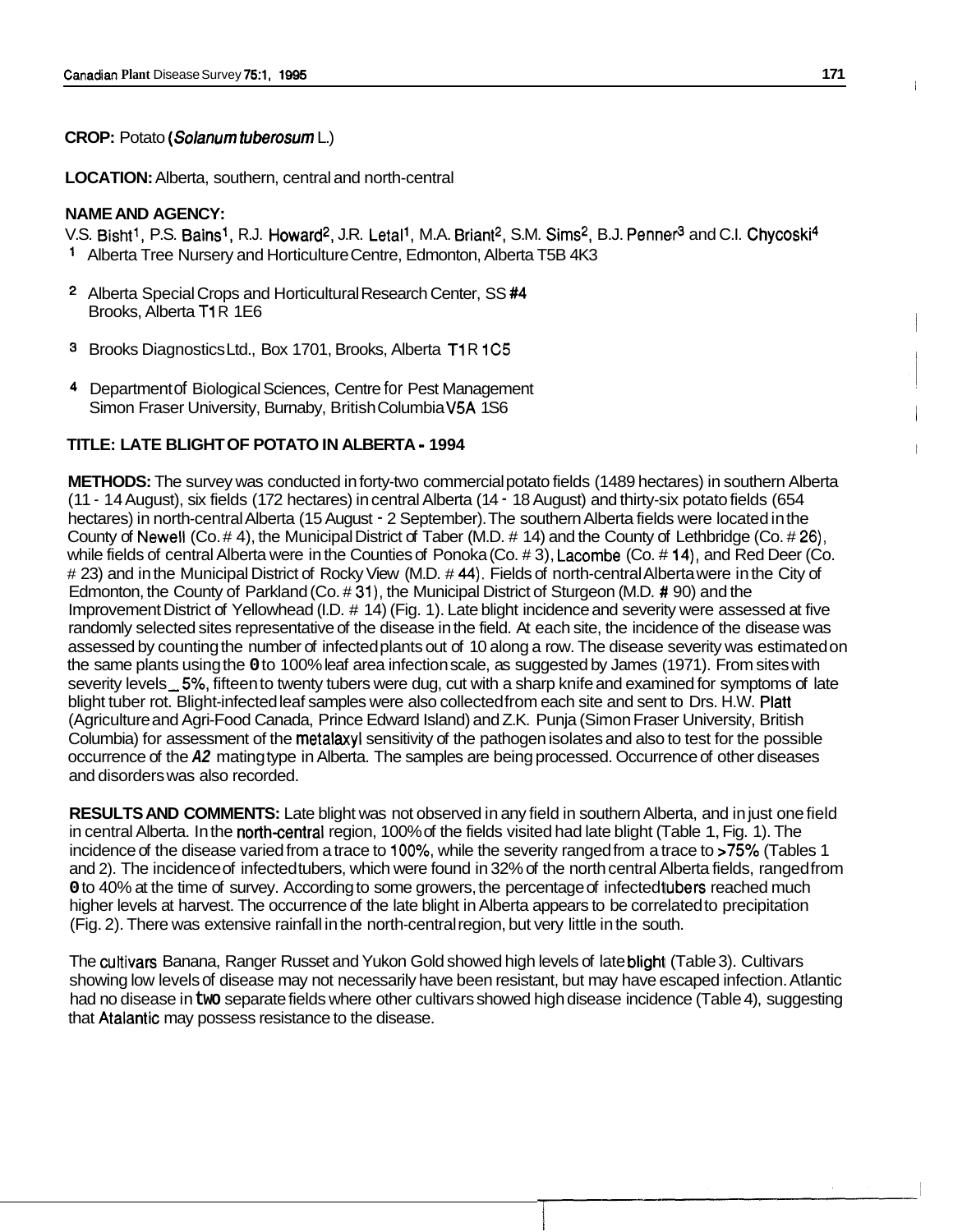The occurrence of late blight was negatively correlated with the application of fungicides (Table 5). Application of contact fungicides alone or in combination with a systemic fungicide, Ridomil-MZ, significantly reduced disease incidence and severity. In north-central Alberta, the contact fungicide Bravo 500 was most used; Ridomil-MZ was used in only **two** fields. Use of fungicides (contact as well as systemic) was quite common in southern Alberta. Extensive application of Bravo/Dithane DG and Ridomil by farmers, along with unfavourable weather conditions for late blight development may have prevented the occurrence **of** the disease in the south.

Other diseases and disorders recorded during the survey were: bacterial soft rot *(frwinia carotowora* subsp. *carotowora),* blackleg *(Erwinia carotowora* subsp. *atroseptica),* early blight *(Alternaria solano,* purple top (aster yellows phytoplasma), scab *(Streptomyces scabies),* silver scurf *(Helminthosporium solani)* , wilts *(Fusarium* spp. and *Verticillium* spp.), and herbicide damage.

An epidemic of late blight was reported in southern Alberta in **1992,** but the disease was not recorded in central or north-central Alberta (Howard et al., **1993).** Reports of **some** tubers obtained from storages in north-central Alberta showing late blight infection in the spring of **1994** suggest that late blight must have occurred in some fields in **1993,** even though the incidence must have been low. Late blight occurred at epidemic levels in **1994** in north-central Alberta. This is the first record of the occurrence of a late blight epidemic in north-central Alberta. The presence of the primary inoculum in the region and favourable weather conditions contributed towards the development of a epidemic of the disease.

## **REFERENCES:**

- 1. Howard, R.J. et al. 1993. Potato late blight survey in southern Alberta <sup>-</sup> 1992. Canadian Plant Disease Survey **73:106-108.**
- **2. James, C. 1971. A Manual of assessment keys for plant diseases. Canada Dept. of Agriculture, Publ. No.** 1458.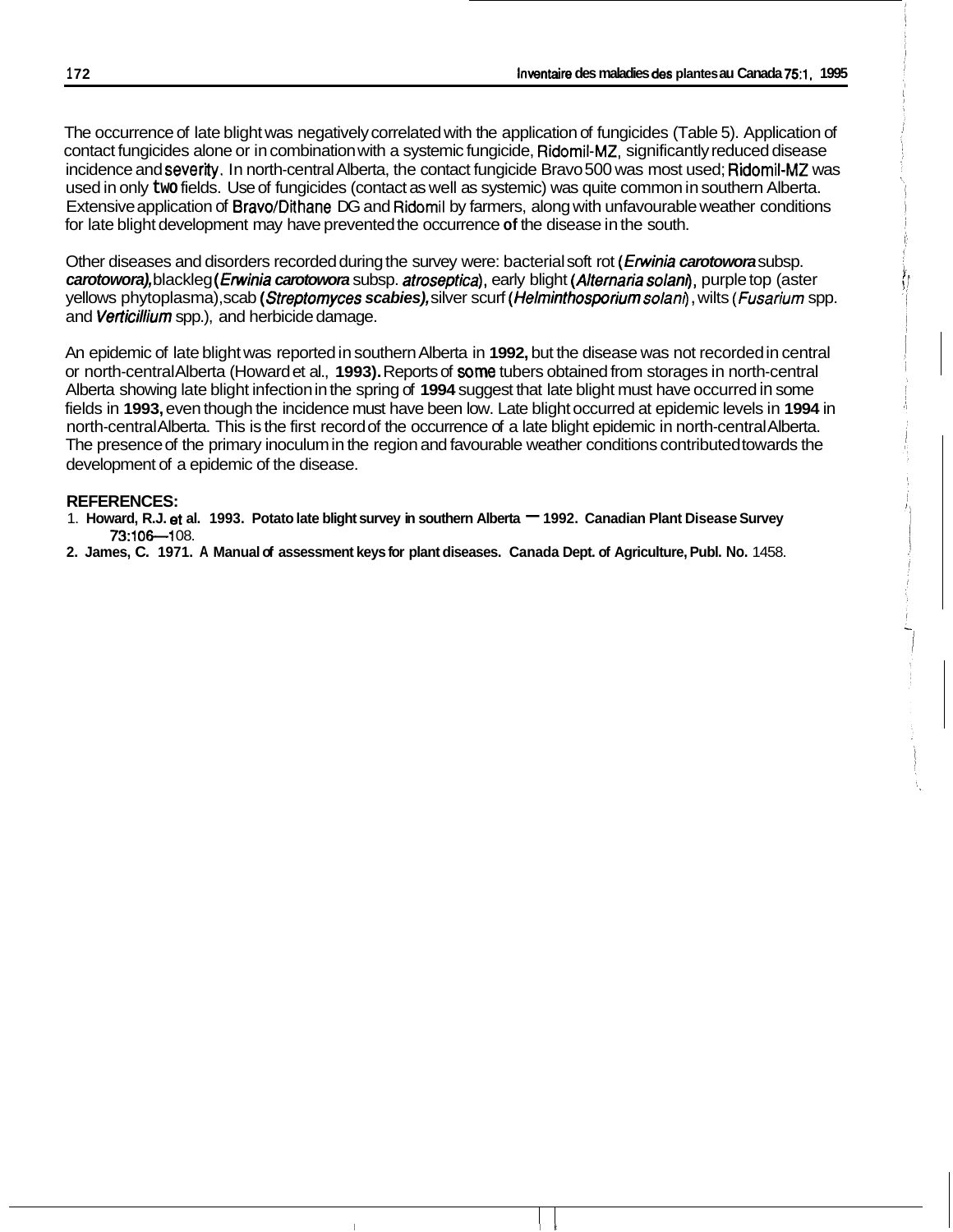**TABLE 1.** Occurence **of late blight (LB)** on **potato** in **Alberta, 1994** 

|                                   | <b>Surveyed for LB</b> |                           |                                | Y <sub>o</sub> Fields with LB |                     |  |
|-----------------------------------|------------------------|---------------------------|--------------------------------|-------------------------------|---------------------|--|
| Region/District*                  | No.of<br>fields        | <b>Area</b><br>(hectares) | $\mathbf{Y}_o$ area<br>with LB | <b>Foliar</b><br>blight       | <b>Tuber</b><br>rot |  |
| <b>Southern Alberta</b>           |                        |                           |                                |                               |                     |  |
| $Co.$ Newell $(#4)$               | 15                     | 361.1                     | 0                              | 0                             | 0                   |  |
| M.D. of Taber $(\text{\#}14)$     | 17                     | 701.6                     | 0                              | 0                             | 0                   |  |
| Co. of Lethbridge $(\text{\#26})$ | 9                      | 352.2                     | 0                              | $\overline{0}$                | $\Omega$            |  |
| <b>Central Alberta</b>            |                        |                           |                                |                               |                     |  |
| Co. of Ponoka $(\#3)$             | $\overline{2}$         | 32.4                      | 0                              | $\overline{0}$                | 0                   |  |
| Co. of Lacombe $(#14)$            | $\overline{2}$         | 16.2                      | 0                              | $\Omega$                      | 0                   |  |
| Co. of Red Deer $((#23)$          |                        | 1.3                       | 100                            | 100                           | 0                   |  |
| M.D. of Rocky View (#44)          | 1                      | 121.5                     | 0                              | 0                             | 0                   |  |
| <b>North-central Alberta</b>      |                        |                           |                                |                               |                     |  |
| City of Edmonton                  | 9                      | 110.9                     | 100                            | 100                           | 22                  |  |
| Co. of Parkland $(\#31)$          | 13                     | 306.1                     | 100                            | 100                           | 15                  |  |
| M.D. of Sturgeon(#90)             | 5                      | 183.4                     | 100                            | 100                           | 40                  |  |
| I.D. of Yellowhead (#14)          | 10                     | 55.5                      | 100                            | 100                           | 50                  |  |

**Co.** = **County, M.D.** = **Municipal District, I.D.** = **Improvement District.** 

\*

jŢ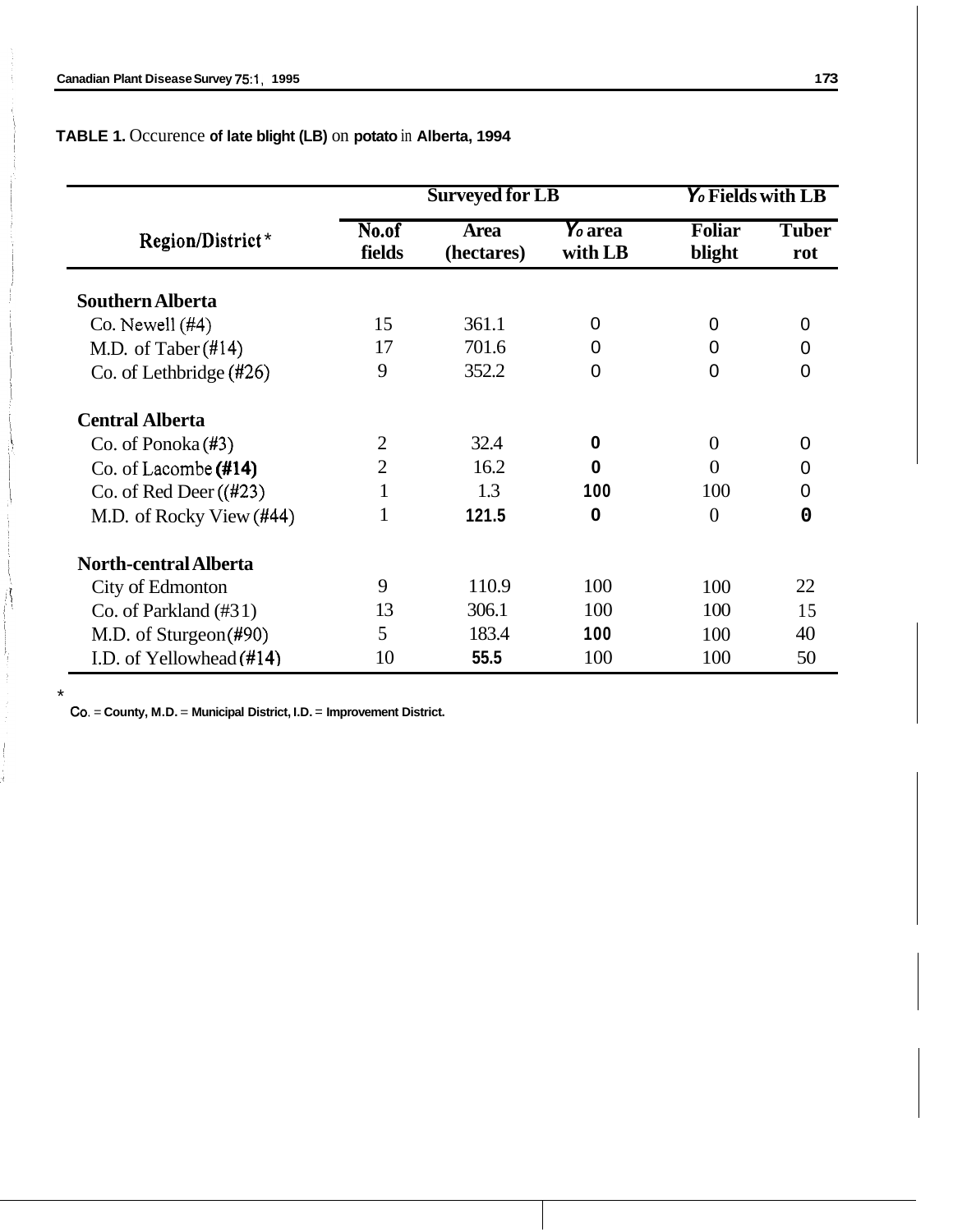|                                |                  | Foliar infection (%) |                    |                                        |  |
|--------------------------------|------------------|----------------------|--------------------|----------------------------------------|--|
| <b>Regions / District*</b>     | No. of<br>fields | Inc. $(range)$ **    | Sev. (range)       | Tuber infection $(\%)$<br>Inc. (range) |  |
| <b>Southern Alberta</b>        |                  |                      |                    |                                        |  |
| Co. of Newell $(#4)$           | 15               | $\bf{0}$             | $\bf{0}$           | $\bf{0}$                               |  |
| M.D. of Taber $(\# 14)$        | 24               | $\bf{0}$             | $\bf{0}$           | $\bf{0}$                               |  |
| Co. of Lethbridge $(\#26)$     | 9                | $\bf{0}$             | $\bf{0}$           | $\bf{0}$                               |  |
| <b>Central Alberta</b>         |                  |                      |                    |                                        |  |
| Co. of <b>Ponoka</b> $(#3)$    | 2                | $\mathbf 0$          | 0                  | $\bf{0}$                               |  |
| Co. of Lacombe $(\text{\#}14)$ | $\overline{2}$   | $\mathbf 0$          | $\mathbf 0$        | $\bf{0}$                               |  |
| Co. of Red Deer $(\#23)$       | 1                | $\leq 1$             | $\leq 1$           | $\bf{0}$                               |  |
| M.D. of Rocky View (#44)       | 1                | $\mathbf 0$          | $\overline{0}$     | $\bf{0}$                               |  |
| <b>North-central Alberta</b>   |                  |                      |                    |                                        |  |
| City of Edmonton               | 9                | $16(2 - 100)$        | $9(-1 - 75)$       | $5(0 - 40)$                            |  |
| $Co.$ of Parkland $(\#31)$     | 13               | $9(-1 - 75)$         | $6(-1 - 75)$       | $1(0 - 10)$                            |  |
| M.D. of Sturgeon (#90)         | 5                | $17(1 - 50)$         | $3(-1 - 10)$       | $3(0 - 10)$                            |  |
| I.D. of Yellowhead (#14)       | 10               | $25 (<1 - 100)$      | $16 \times 1 - 75$ | $3(0 - 10)$                            |  |

**TABLE 2. Incidence of late blight on potato foliage and tubers in Alberta, 1994.** 

\* \*\* **Co.** = **County, M.D.** = **Municipal District, I.D.** = **Improvement District.** 

**Inc.** = **incidence,** % **of plants with late blight infection. Sev.** = **severity,** % **of leaf surface area covered with the lesions.**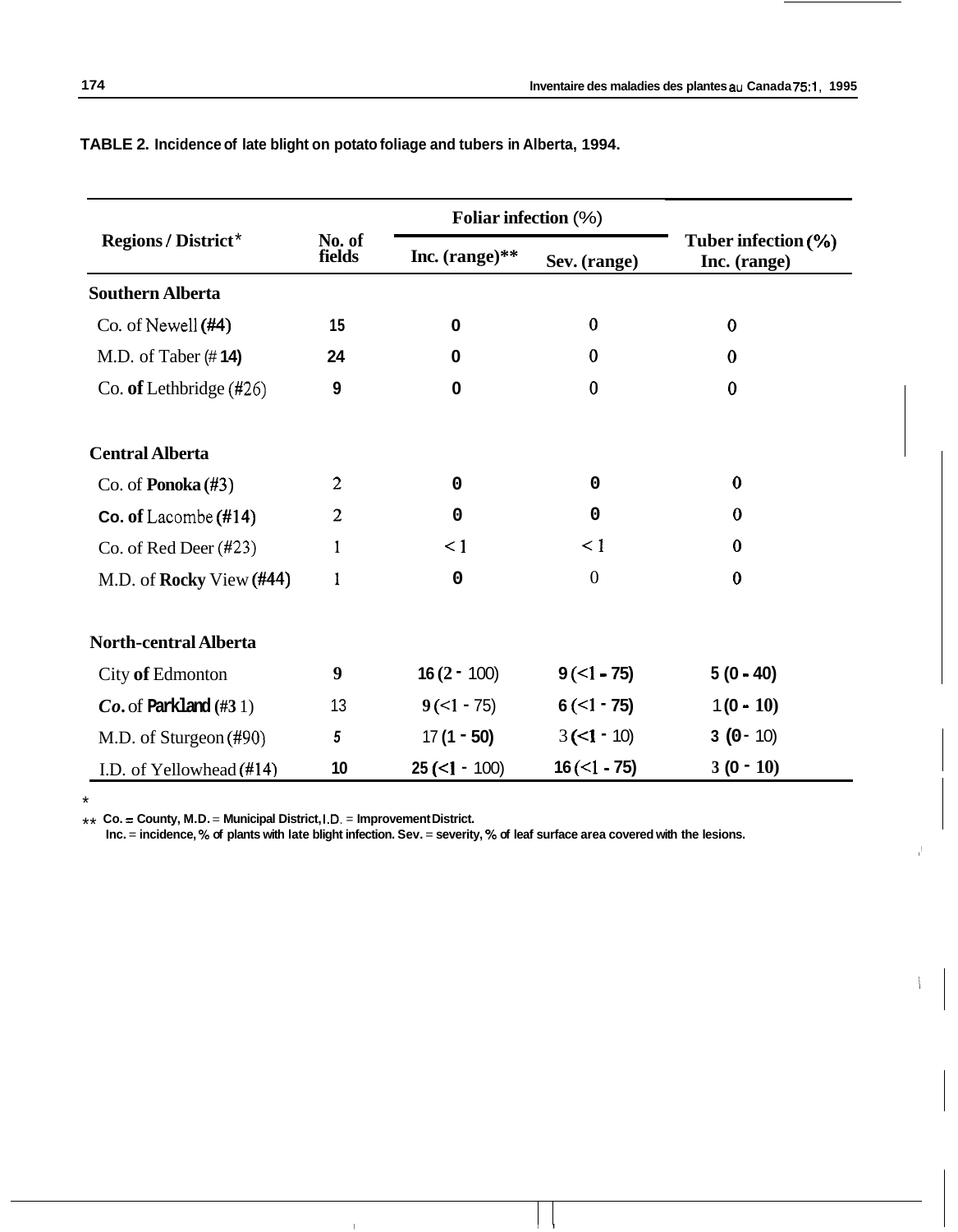ta.

|                        | North-central Alberta |                                   |                       | Central Alberta              |                    |                   | Southern Alberta      |                    |                    |                   |                       |                       |
|------------------------|-----------------------|-----------------------------------|-----------------------|------------------------------|--------------------|-------------------|-----------------------|--------------------|--------------------|-------------------|-----------------------|-----------------------|
| Cultivar               | Field<br>infd/surv    | Area<br>$\mbox{ind/surv}^{\star}$ | Foliar<br>$inc$ (sev) | Tuber<br>* * inf $(*)$ * * * | Field<br>infd/surv | Area<br>infd/surv | Foliar<br>$inc$ (sev) | Tuber<br>$inf(\%)$ | Field<br>infd/surv | Area<br>infd/surv | Foliar<br>$inc$ (sev) | Tuber<br>$inf($ % $)$ |
| AU Blue                | 1/1                   | 0.210.2                           | 5(5)                  | 0                            |                    |                   |                       |                    |                    |                   |                       |                       |
| Amisk                  | 1/1                   | 28.3 / 28.3                       | 5(1)                  | 0                            |                    |                   |                       |                    |                    |                   |                       |                       |
| <b>Atlantic</b>        |                       |                                   |                       |                              |                    |                   |                       |                    | 011                | 0/24.3            | $\mathbf 0$           | 0                     |
| <b>Banana</b>          | 1/1                   | 0.810.8                           | 100(75)               | 40                           |                    |                   |                       |                    |                    |                   |                       |                       |
| <b>Bintje</b>          | 111                   | 8.118.1                           | 5(1)                  | 0                            |                    |                   |                       |                    |                    |                   |                       |                       |
| Chipita                |                       |                                   |                       |                              |                    |                   |                       |                    | 0/1                | 010.2             | 0                     | 0                     |
| Delta Gold             | 111                   | 0.4 / 0.4                         | <1(1)                 | 0                            |                    |                   |                       |                    |                    |                   |                       |                       |
| FL 1533                |                       |                                   |                       |                              |                    |                   |                       |                    | 012                | 0154.7            | 0                     | 0                     |
| FL 1625                |                       |                                   |                       |                              |                    |                   |                       |                    | 011                | 0126.3            | 0                     | 0                     |
| <b>Frontier Russet</b> | 111                   | 2.012.0                           | $\leq$ 1              | $\leq 1$                     |                    |                   |                       |                    |                    |                   |                       |                       |
| <b>Hi-Lite Russet</b>  | 1/1                   | 6.1 16.1                          | $\leq$ $($ $\leq$ $)$ | 0                            |                    |                   |                       |                    |                    |                   |                       |                       |
| <b>Niska</b>           |                       |                                   |                       |                              |                    |                   |                       |                    | 013                | 0/57.5            | 0                     | 0                     |
| Norchip                | 1/1                   | 0.04 / 0.04                       | 5(1)                  | 0                            |                    |                   |                       |                    | 0/15               | 01508.5           | 0                     | 0                     |
| Norland                | 5/5                   | 51.4/51.4                         | 21(9)                 | 2                            | 0/1                | 0140.5            | 0                     | 0                  | 013                | 0/26.3            | 0                     | 0                     |
| <b>Ranger Russet</b>   | 313                   | 21.5121.5                         | 42 (34)               | 5                            |                    |                   |                       |                    | 011                | 0/24.3            | 0                     | $\mathbf 0$           |
| <b>Russet Burbank</b>  | 11/11                 | 215.31275.3                       | 11(8)                 | 0.5                          | 115                | 1.3/115.8         | 1(1)                  | 0                  | 0111               | 0/417.0           | 0                     | $\mathbf 0$           |
| <b>Russet</b>          | 717                   | 246.21246.2                       | 13(2)                 | 2                            | 011                | 018.1             | 0                     | 0                  | 012                | 0/52.6            | 0                     | 0                     |
| Snowden                |                       |                                   |                       |                              |                    |                   |                       |                    | 014                | 0/139.3           | 0                     | 0                     |
| Sangre                 | 111                   | 10.1/10.1                         | 1(1)                  | 0                            | 012                | 0/6.9             | 0                     | 0                  |                    |                   |                       |                       |
| Shepody                |                       |                                   |                       |                              |                    |                   |                       |                    | 015                | 0/109.3           | 0                     | 0                     |
| W 7530                 |                       |                                   |                       |                              |                    |                   |                       |                    | 011                | 010.27            | 0                     | 0                     |
| <b>Yukon Gold</b>      | 111                   | 0.8 10.8                          | 25(15)                | 5                            |                    |                   |                       |                    | $\sim$             | $\sim$            |                       |                       |

**TABLE 3. Late blight infection on foliage and tubers of various potato cultivars, surveyed in Alberta, 1994.** 

\* **Number of fields or area infected** *I* **number of fields or area surveyed.** 

**Foliar inc (sev)** = **percentage of plants showing late blight infection, and (percentage of leaf area covered with blight); values represent mean of all fields. Tuber inf** = **percentage of tubers showing late blight infection.**  \*\* \*\*\*

 $\frac{1}{2}$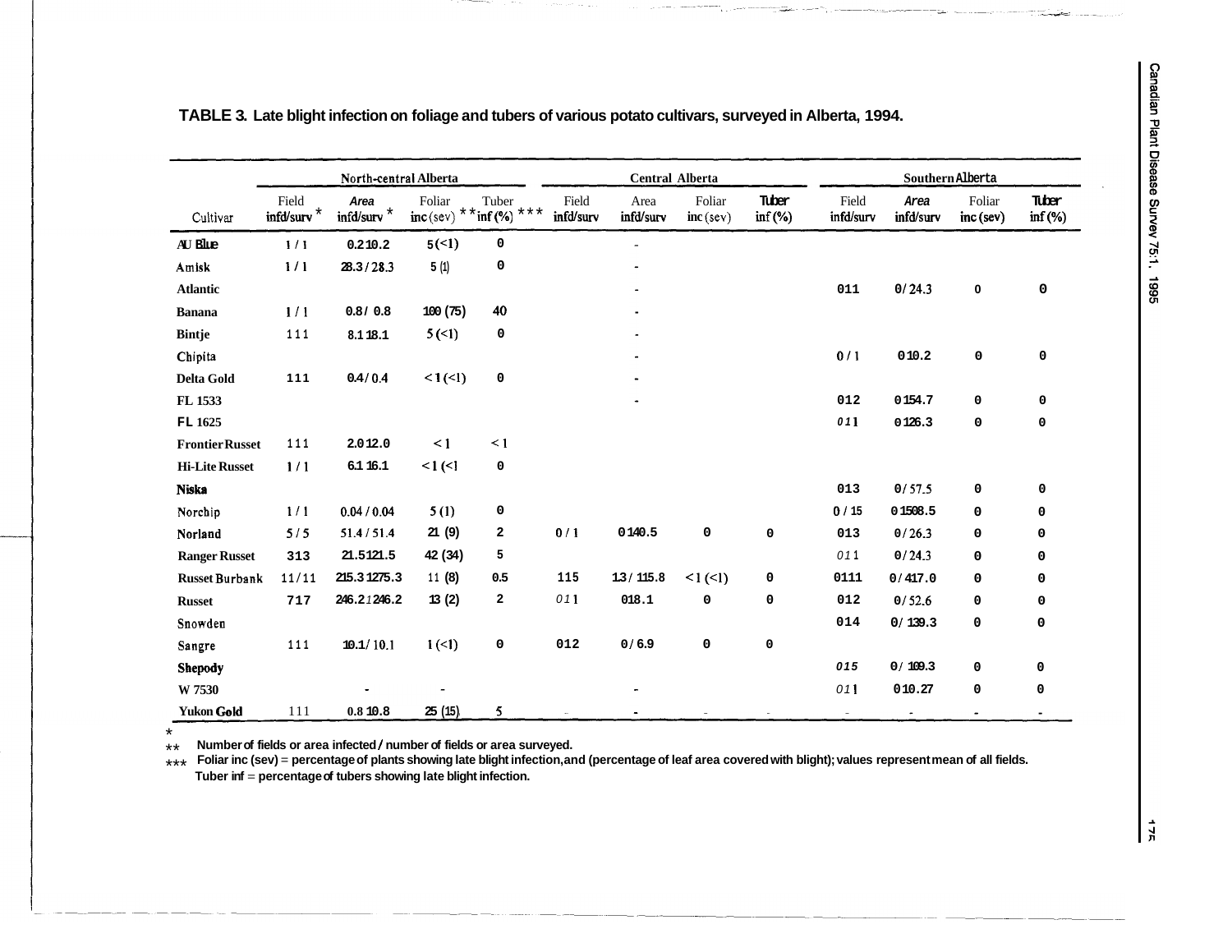**TABLE 4.** Incidence and severity of late blight in four cultivars in two experimental fields in the City of Edmonton and the Municipal District of Sturgeon, 1994.

| <b>Cultivar</b>       | <b>City of Edmonton</b> | M.D. of Sturgeon |  |  |
|-----------------------|-------------------------|------------------|--|--|
| Atlantic              | $0^{\star}$             | 0                |  |  |
| Norchip               | 100(1)                  | 100(3.5)         |  |  |
| <b>Russet Burbank</b> | $100 \, (< 1)$          | 100(1)           |  |  |
| Yukon Gold            | 100(4)                  | 100(3)           |  |  |

Percent of plants with foliar late blight symptoms; values in parenthesis denote the severity of late blight on leaves using the scale of James, C. (1971). All values represent a mean of four replications.

**TABLE 5.** Effect of fungicides on foliar and tuber late blight in north-central Alberta, 1994.

|                                  |                  | Foliar late blight (%) <sup>***</sup> |                            |                              |  |
|----------------------------------|------------------|---------------------------------------|----------------------------|------------------------------|--|
| <b>Fungicide</b><br>application* | No. of<br>fields | <b>Incidence</b><br>(range)           | <b>Severity</b><br>(range) | % Tubers infected<br>(range) |  |
| None                             | 19               | 25.4<br>$(< 1 - 100)$                 | 16.8<br>$(< 1 - 75)$       | 3.9<br>$(0 - 40)$            |  |
| Contact                          | 15               | 7.8<br>$(<1 - 50)$                    | 1.4<br>$(<1 - 10)$         | 1.1<br>$(0 - 10)$            |  |
| Contact and<br>systemic          | $\overline{2}$   | $\leq$ 1<br>$($ <1 $)$                | $\leq 1$<br>(< 1)          | $\overline{0}$               |  |

\* Contact and systemic fungicides were Bravo and Ridomil-MZ, respectively. \*\*

Foliar late blight incidence = percent of the plants with late blight symptoms, while the severity = percent of the leaf surface area covered with the lesions.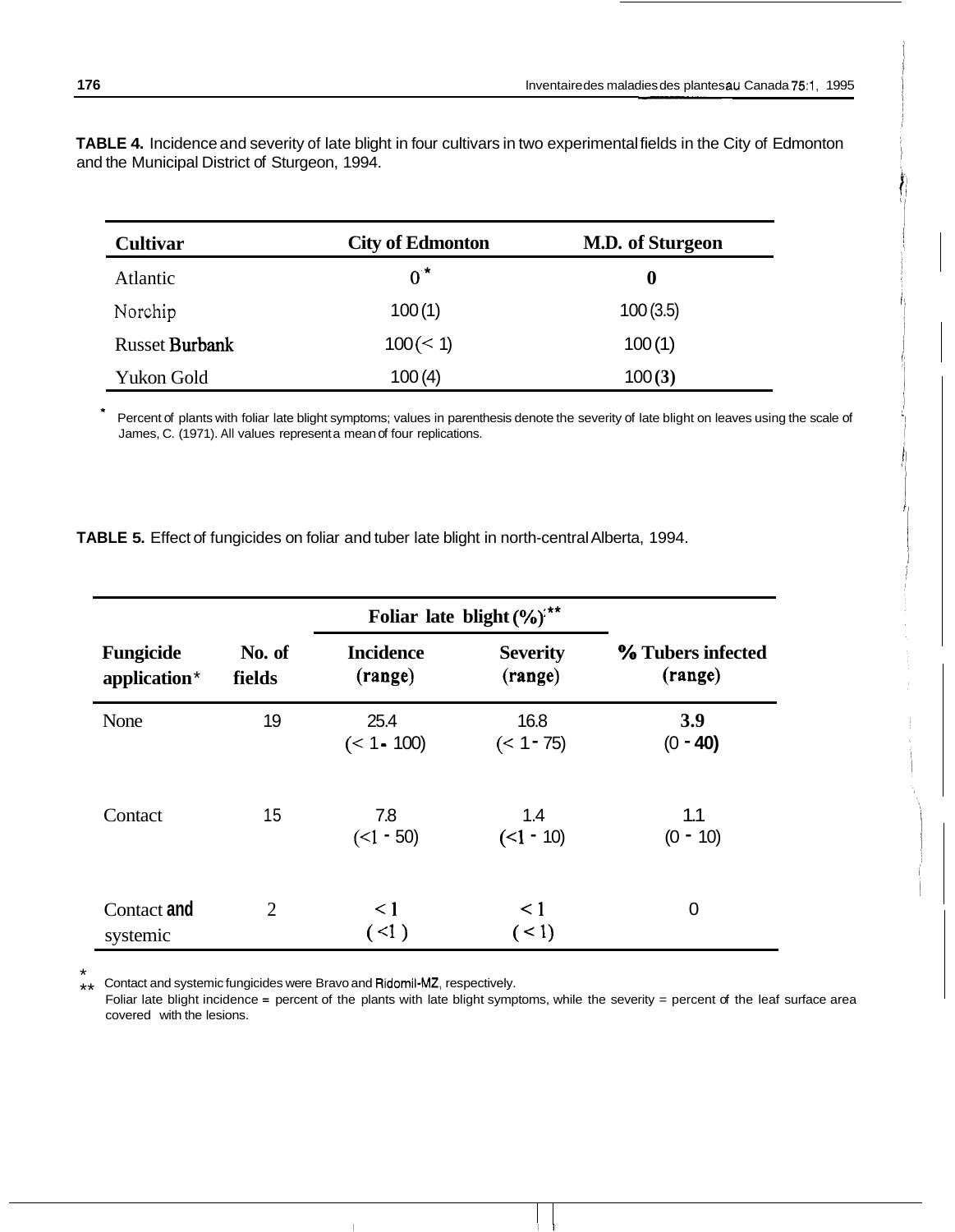

**FIG. 1. Incidence of late blight on potato in Alberta, 1994.** 

I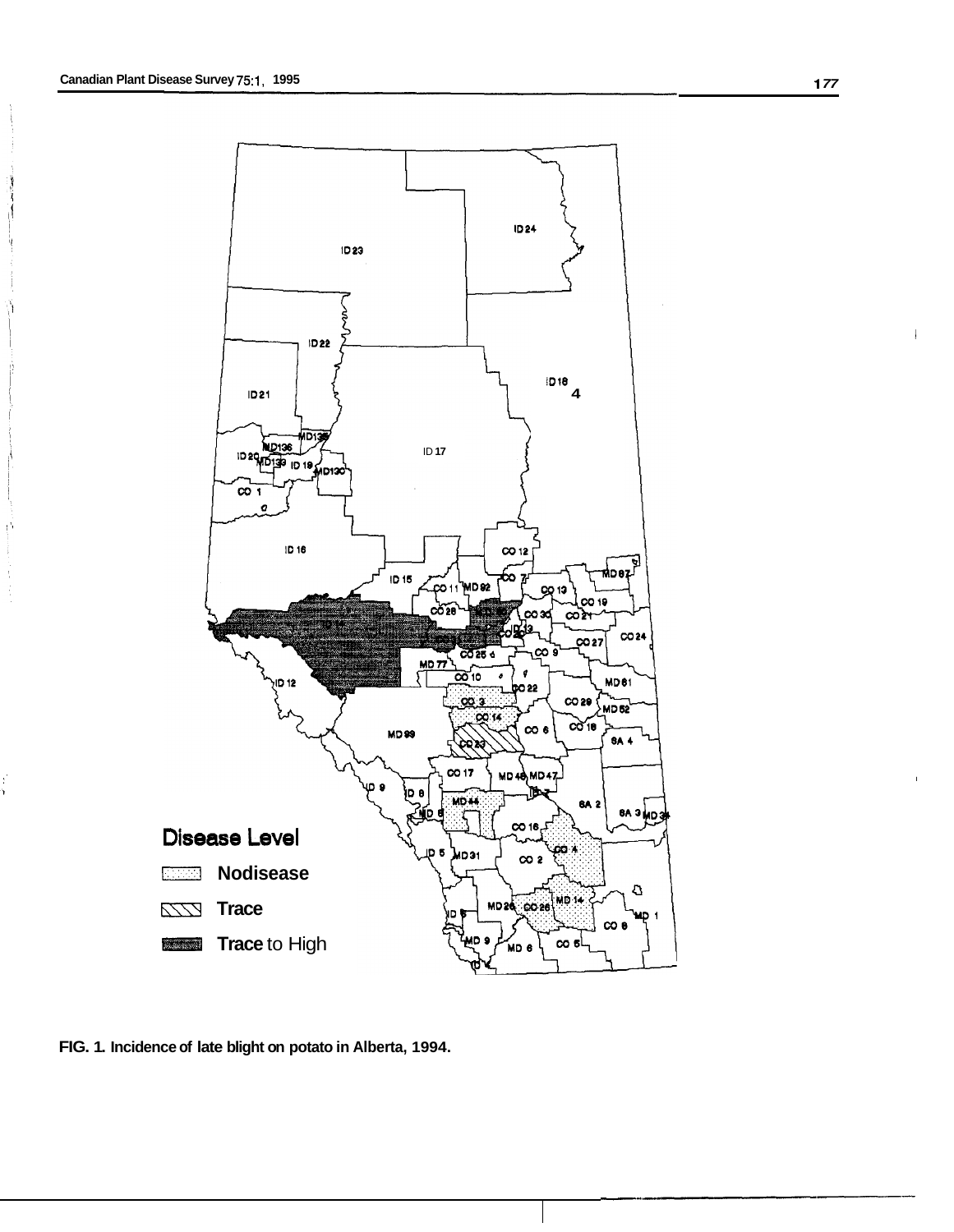Ìſ.

ķ,

Ą

Â



**FIG. 2. Precipitation at selected sites in Alberta, 1994.**